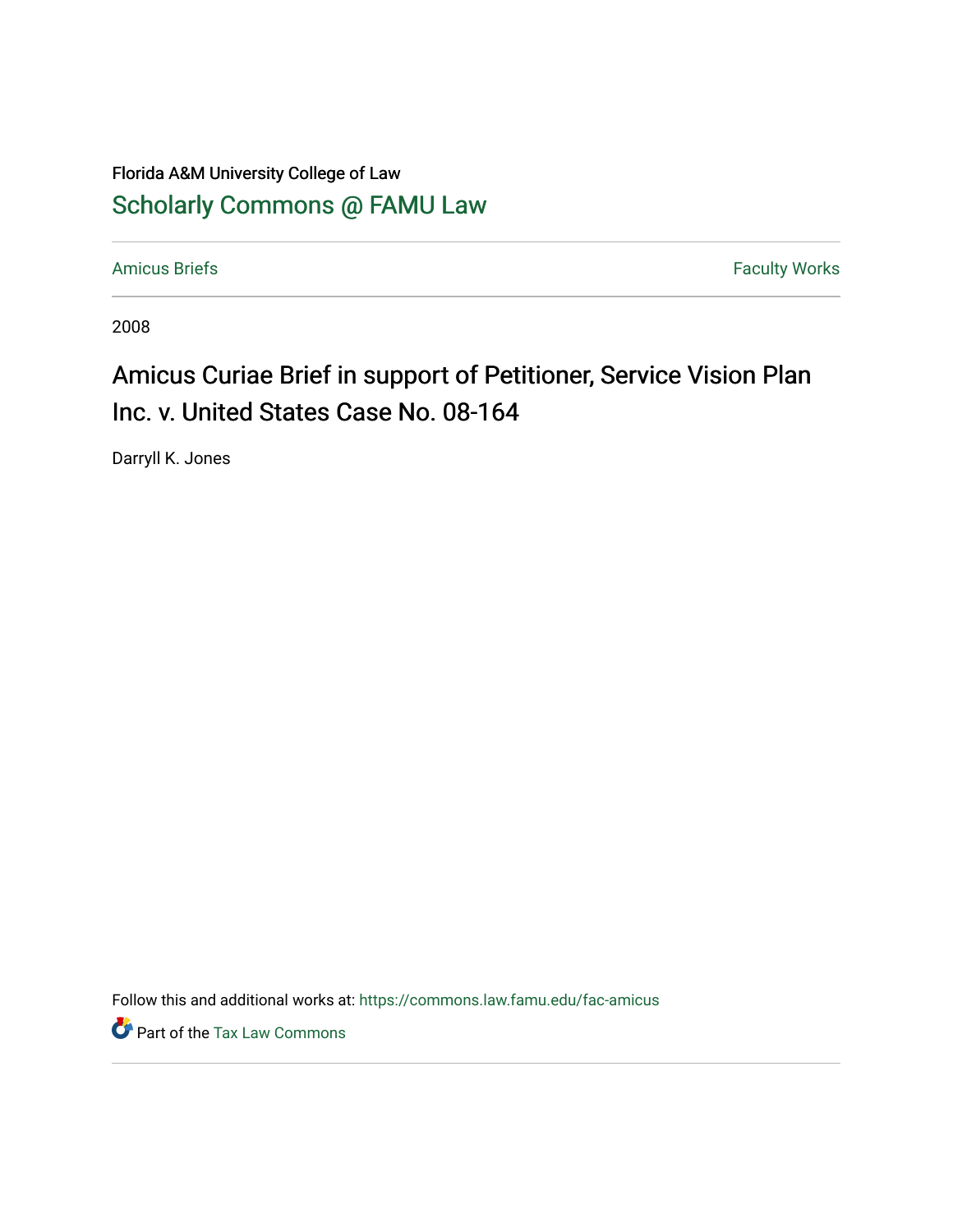### NO. 08-164

# IN THE SUPREME COURT OF THE UNITED STATES

### **Vision Service Plan,**

*Petitioner*,

v.

**The United States of America,**

*Respondent*.

ON PETITION FOR A WRIT OF CERTIORARI TO THE UNITED STATES COURT OF APPEALS FOR THE NINTHCIRCUIT

## **BRIEF OF AMICUS CURIAE DARRYLL K. JONES IN SUPPORT OF PETITIONER**

PHILIP C. COOK *Counsel of Record* MICHELLE M. HENKEL WILLIAM R. HUBBARD ALSTON & BIRD, LLP 1201 West Peachtree Street Atlanta, GA 30309 Telephone: (404) 881-7000

DARRYLL K. JONES STETSON UNIVERSITY COLLEGE OF LAW 1401 61st Street South St. Petersburg, FL 33707 Telephone: (727) 562-7302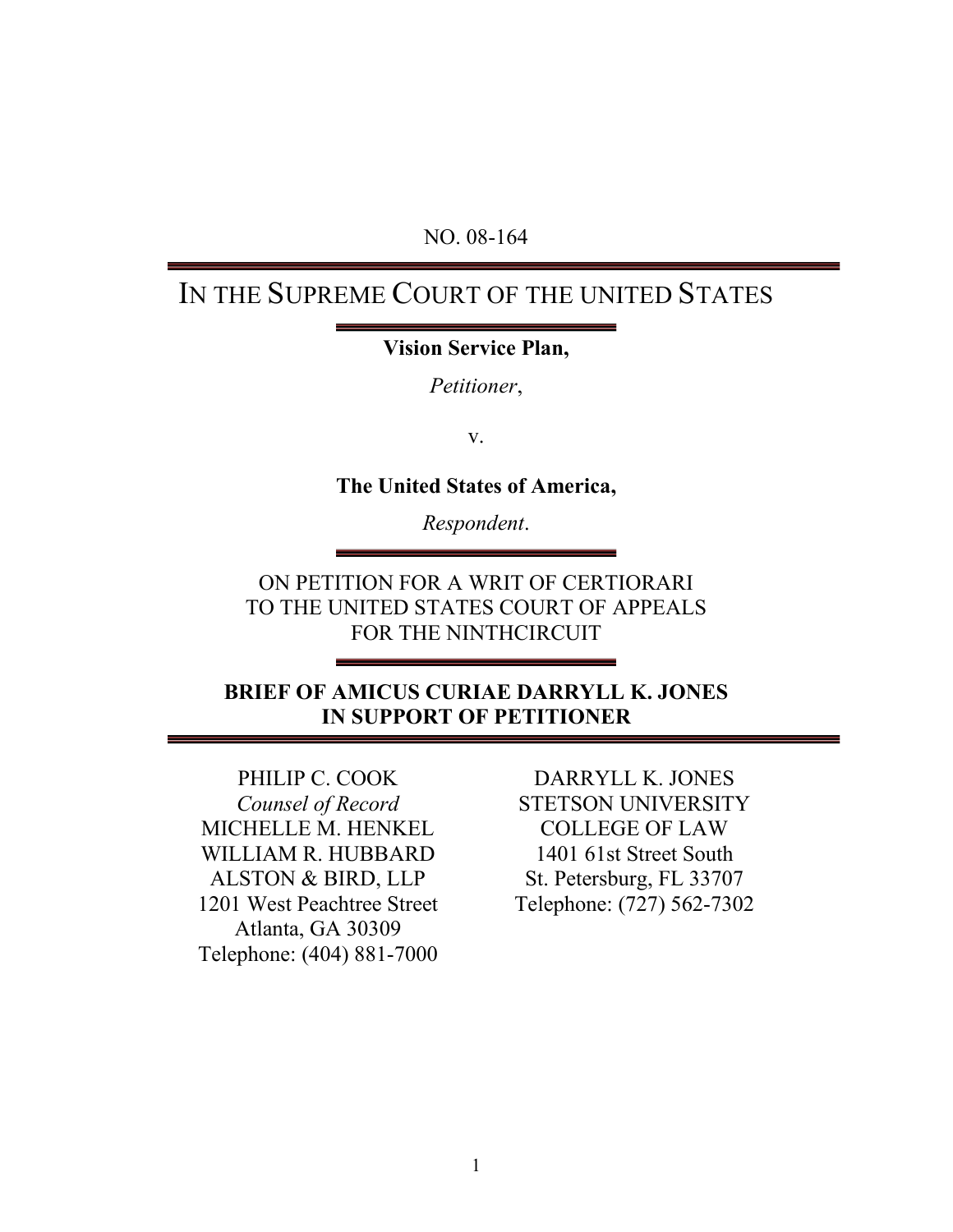# **TABLE OF CONTENTS**

| I.                                                                                                                                                                                          |
|---------------------------------------------------------------------------------------------------------------------------------------------------------------------------------------------|
| П.                                                                                                                                                                                          |
| HL.                                                                                                                                                                                         |
| The Membership Organization Proscribed by the Court<br><b>A.</b><br>Below Is Necessary to the Accomplishment of the Charitable<br>and Social-Welfare Purpose for Which Congress Has Granted |
| <b>B.</b> Precluding Tax Exemption Because of an HMO's<br>Membership Structure Effectively Repeals Tax Exemption<br>Granted by Congress and Prevents All HMOs from Operating                |
|                                                                                                                                                                                             |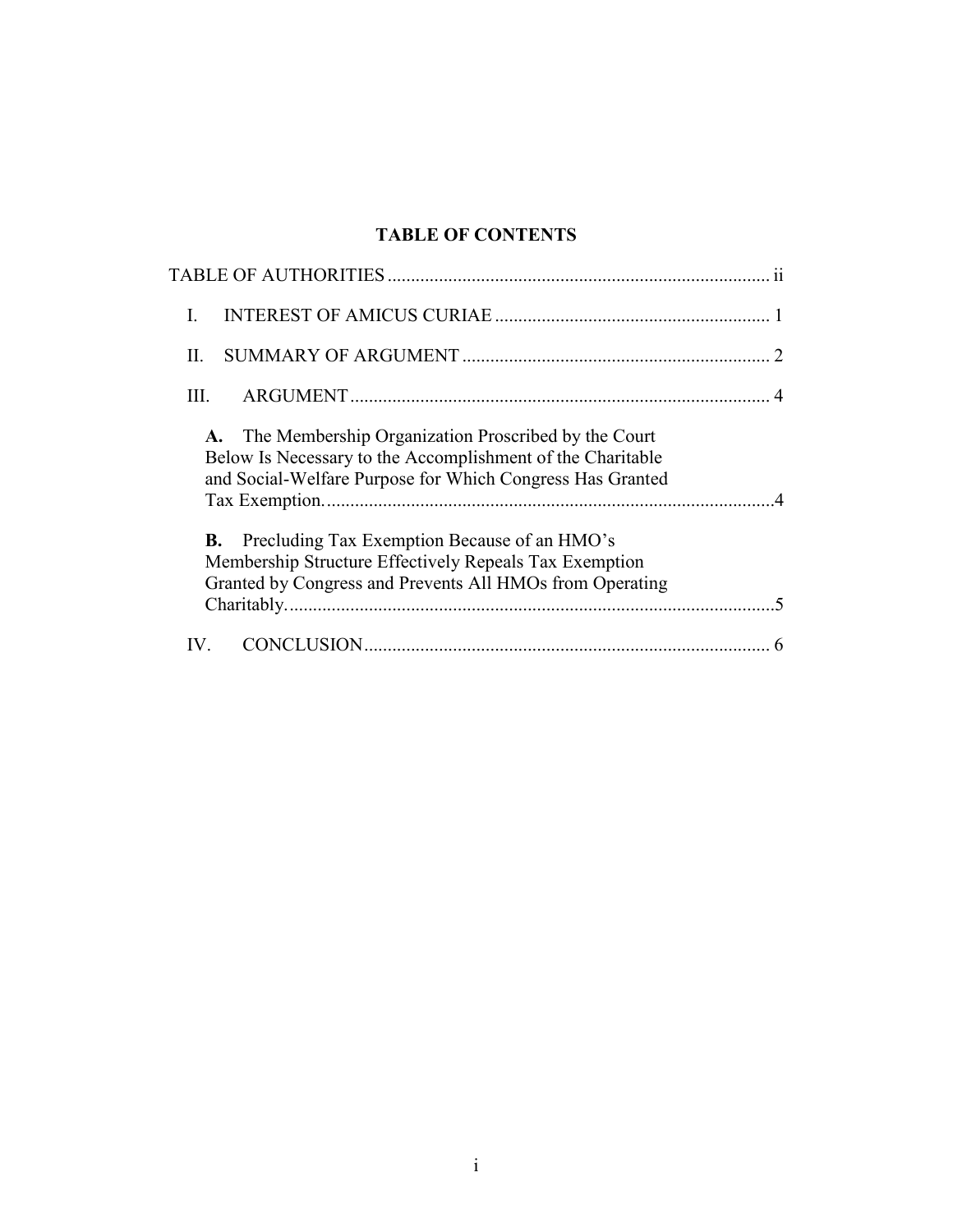### **TABLE OF AUTHORITIES**

# <span id="page-3-0"></span>**Statutes and Regulations**

## **Other Authorities**

| Darryll K. Jones, Third Party Profit-Taking In Tax Exemption Jurisprudence, |  |
|-----------------------------------------------------------------------------|--|
|                                                                             |  |
|                                                                             |  |

John D. Columbo, *In Search of Private Benefit,* 58 Fla. L. Rev. 1063 (2006) ....... 5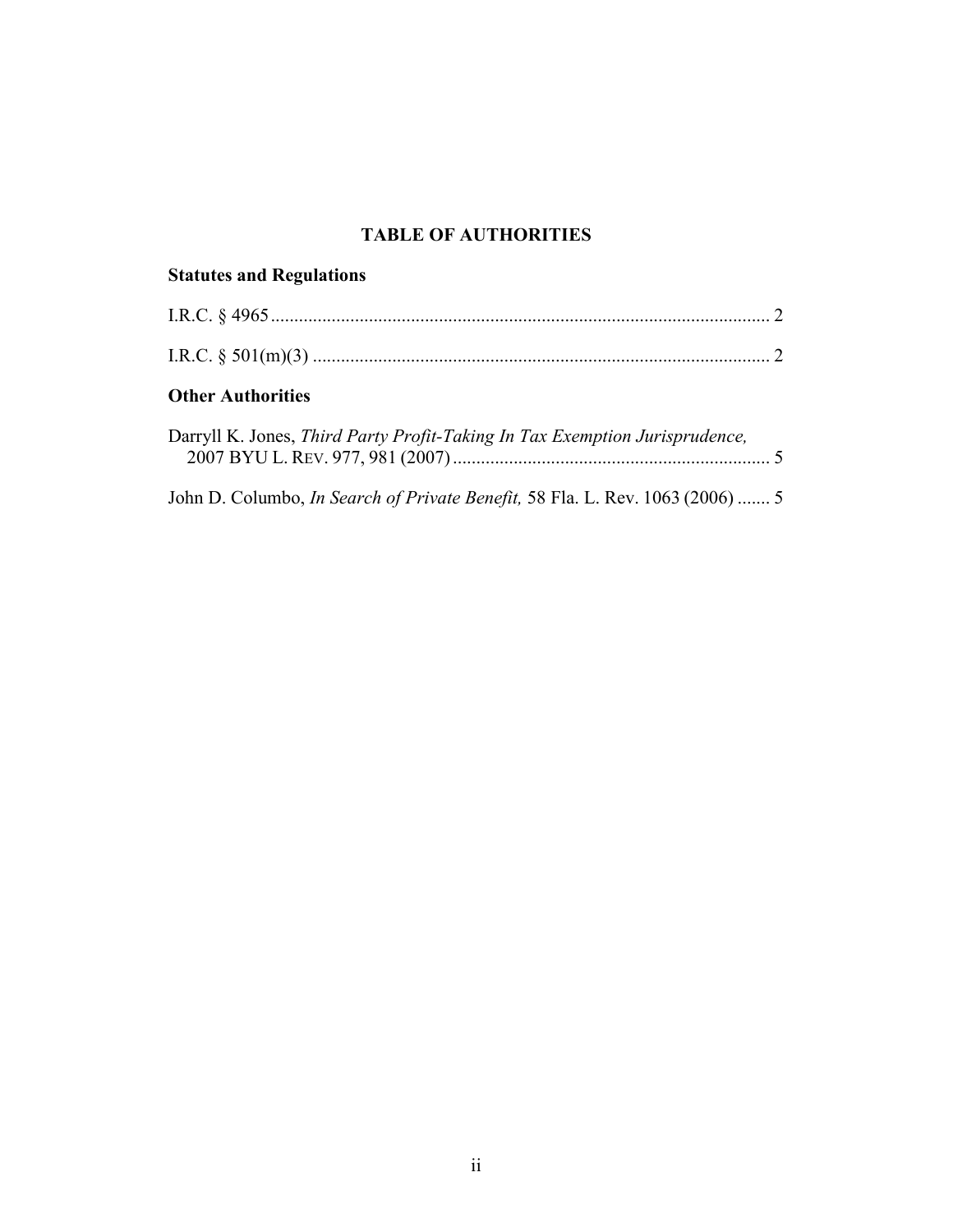#### <span id="page-4-0"></span>**I. INTEREST OF AMICUS CURIAE**

Amicus Curiae, Darryll K. Jones (Jones) is Professor of Law at Stetson University College of Law in Gulfport, Florida.<sup>[1](#page-4-1)</sup> He has served in that position for two years. Prior to that, Jones served as Assistant and Associate Professor of Law, and Associate Dean of Academic Affairs at the University of Pittsburgh, Pittsburgh, Pennsylvania. He served in those positions, sequentially from September 1999 until August 2006. He presently serves as co-editor of the Nonprofit Law Professor Blog, accessible online at [http://lawprofessors.typepad.com/nonprofit/.](http://lawprofessors.typepad.com/nonprofit/) Prior to entering the teaching profession, Professor Jones served as Associate General Counsel at the University of Florida, specializing in tax exempt law, and as General Counsel at Columbia College Chicago.

Professor Jones has written and practiced extensively in the area of tax-exempt organizations. His publications include *The Tax Law of Charities and Other Exempt Organizations* (2d ed. 2007), *Third Party Profit-Taking In Tax Exemption Jurisprudence,*  2007 Brigham Young University Law Review 977 (2007), *The Scintilla of Individual Profit: In Search of Private Inurement and Excess Benefit,* 19 Virginia Tax Review 575 (2000), and *Tax Exemption Issues Facing Academic Health Centers in the Managed Care Environment,* 24 Journal of College and University Law 261 (1997) among several other publications regarding tax exemption. His publication, *When Charity Aids Tax Shelters,* 4 FLORIDA TAX REVIEW 769 (2001) served as a model for a provision subsequently enacted by Congress in an effort to police the involvement of tax-exempt organizations in improper tax shelter

<span id="page-4-1"></span><sup>&</sup>lt;sup>1</sup> No party or counsel for any party authored any portion of this brief or made a monetary contribution intended to fund the preparation or submission of the brief. No entity other than amicus curiae Darryll K. Jones or his counsel monetarily contributed to the preparation or submission of this brief. The Petitioner and the Respondent were given timely notice of the intent to file this brief under Supreme Court Rule 37, and both parties consented to the filing of this brief.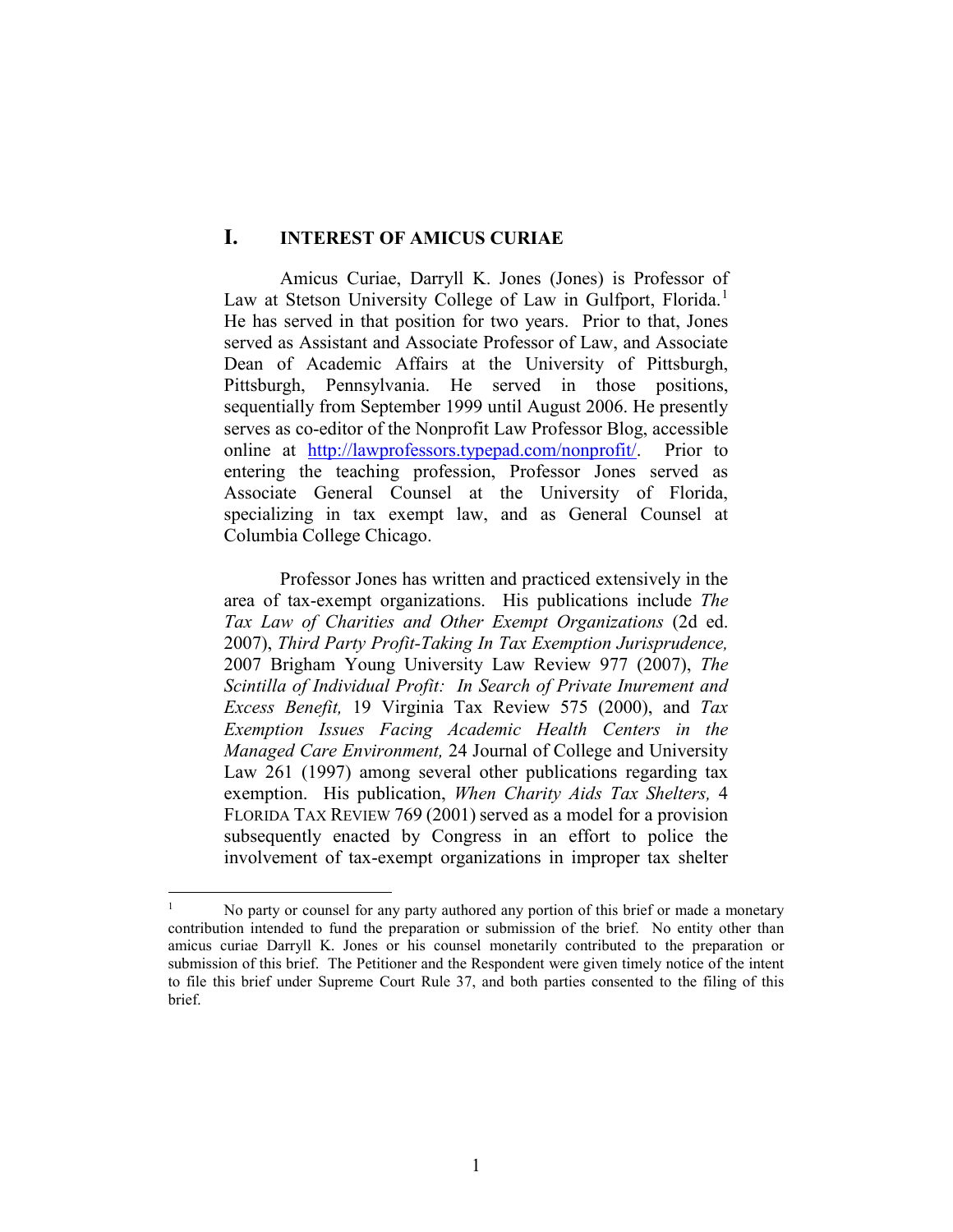transactions. *See* section 4965 of the Internal Revenue Code of 1986, as amended (the "Code"). Professor Jones' particular interest with respect to this case involves the application of the "private benefit" doctrine, under which the Internal Revenue Service ("the Service") denies or revokes tax exempt status on the basis that an organization improperly benefits private, noncharitable individuals.

#### <span id="page-5-0"></span>**II. SUMMARY OF ARGUMENT**

This case involves a matter of extreme importance to the entire nonprofit health maintenance organization (HMO) industry. The court below held, based upon an unexplained and misunderstood application of the private benefit doctrine, that an HMO operating under a membership structure primarily served the private benefit of its subscribers and, therefore, is not entitled to tax exemption under section  $501(c)(4)$  of the Code. It is true that the private benefit doctrine is implicated when a nonprofit organization confers private benefit on non-charitable recipients, such as the members of the HMO. The private benefit doctrine, however, does not preclude an organization from economic dealings with a non-charitable class of persons when doing so is *necessary* to accomplish its charitable or social-welfare purpose. For example, nonprofit hospitals routinely provide "profits" in the form of compensation to physicians and other service providers that they employ to achieve their charitable healthcare goals. Likewise, nonprofit HMOs cannot possibly achieve their charitable purpose without a membership form of organization.

The fatal flaw in the Ninth Circuit's analysis and conclusion is that (1) it fails to heed to Congress' explicit statement to the contrary and (2) it adopts a rule entirely without regard to the context surrounding the health care market place. As to the first flaw, Congress has explicitly stated that nonprofit HMOs shall not be excluded from tax exemption. *See* I.R.C.  $\S 501(m)(3)$ . By contrast, the court below ruled that a membership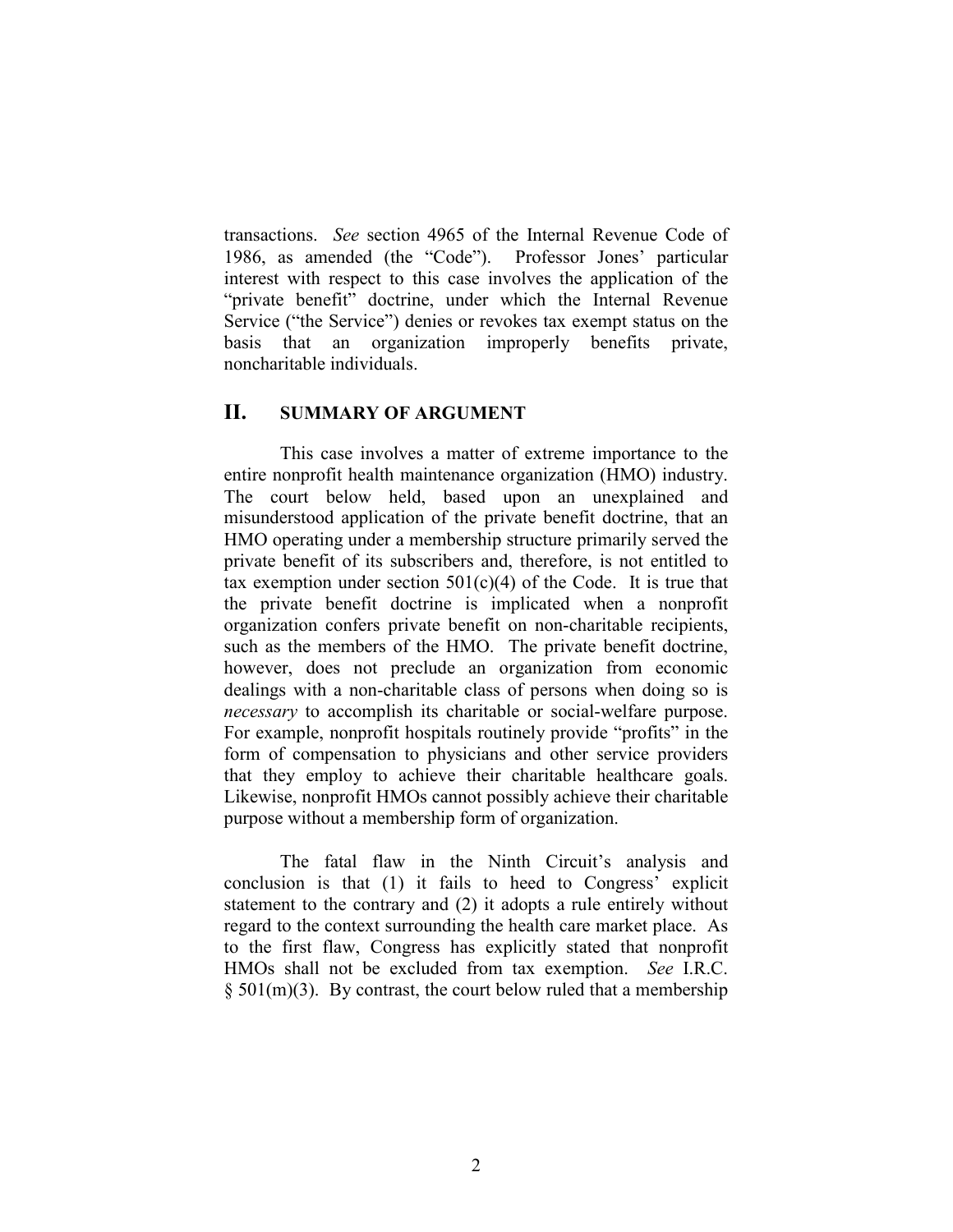form of organization, even one providing for a subsidized dues program, precludes tax exemption. This holding directly contradicts clear congressional intent. Congress specifically exempted "health maintenance organizations" from the definition of commercial insurance activities. *See* I.R.C. § 501(m)(3)(B). In so doing, Congress was describing organizations whose defining characteristic is their existence as associations formed to control healthcare costs, to increase the supply of health care services, and to extend those services to individuals unable to pay for their own care.

As to the second flaw, the modern health care marketplace demands that health care providers deliver large and predictable patient volume that can only be derived from a membership base. Virtually all HMOs are "organizations" of members who band together to obtain health services from nonprofit providers. A judicially imposed rule precluding tax exemption for HMOs because of their invariable "membership" structure would effectively preclude tax exemption for all nonprofit HMOs, making a dead letter of Congress' careful effort to preserve tax exemption for such "organizations" of subscribers. HMOs without members have never existed and, in any event, could not compete with for-profit HMOs in order to achieve their charitable purpose of providing indispensable services.

The opinion below effectively raises a categorical bar against tax exemption for HMOs, the fiduciaries of whom seek the pubic good rather than private gain. Even as they pursue the public good, nonprofit HMO's must engage for-profit service providers. Like all tax-exempt entities, nonprofit HMOs must enter into contracts and compete for goods and services also sought by the for-profit sector. The fiduciaries of nonprofit HMO's are not exempt them from the market forces prevalent in society merely because they eschew private profit in support of the public good. Thus, nonprofit HMOs, just like any other nonprofit entity must necessarily comply with implicit market rules to achieve their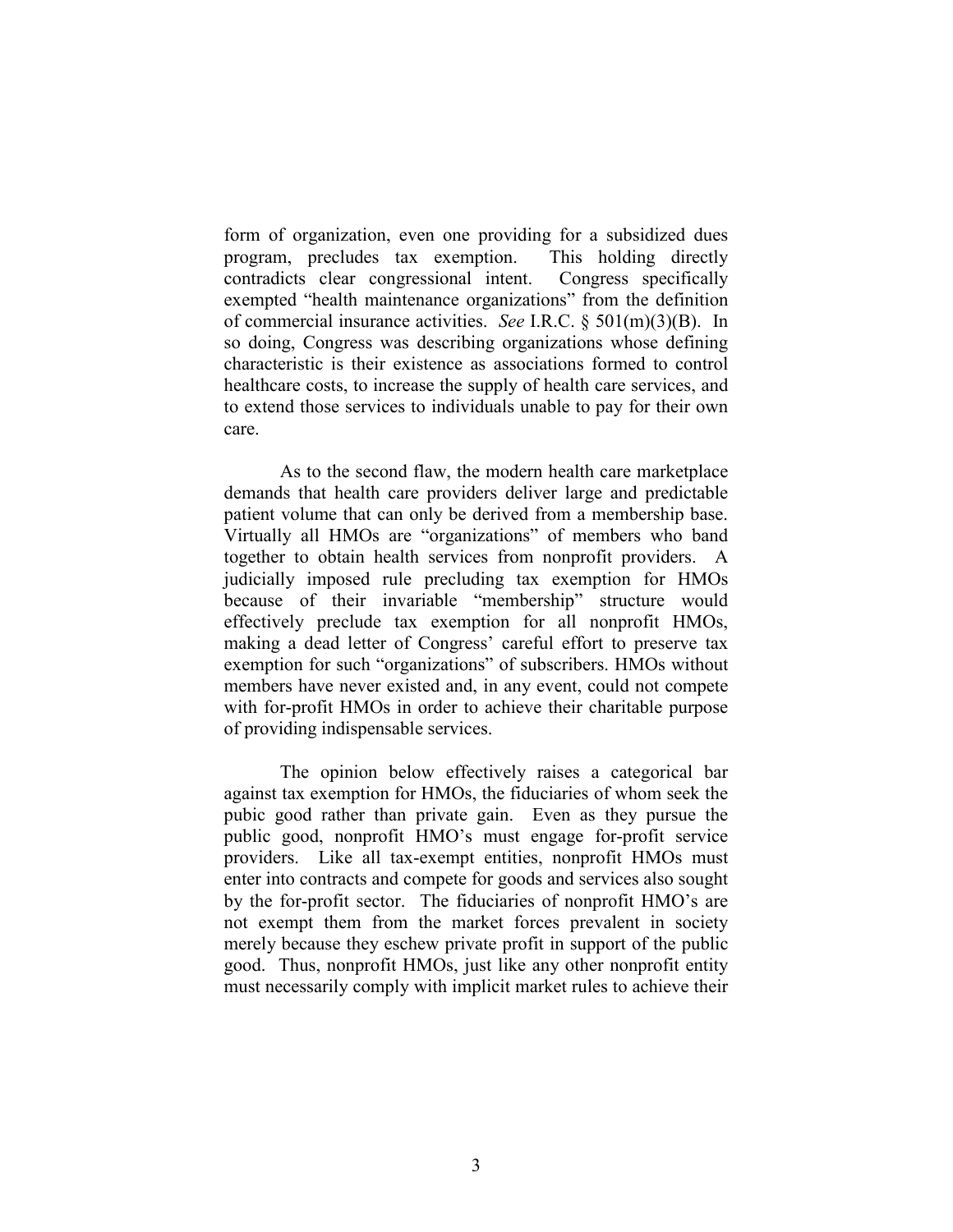charitable purpose. A rule prohibiting HMOs from adopting the organizational membership structure, a structure absolutely demanded in the marketplace, effectively denies tax exempt status to all nonprofit HMOs.

### <span id="page-7-1"></span><span id="page-7-0"></span>**III. ARGUMENT**

#### **A. The Membership Organization Proscribed by the Court Below Is Necessary to the Accomplishment of the Charitable and Social-Welfare Purpose for Which Congress Has Granted Tax Exemption.**

The court below essentially held that a membership form of organization results in private benefit to the members and, thus, precludes tax exemption. The conclusion represents a fundamental misunderstanding of the factors necessary to achieve a charitable or social welfare purpose. The conclusion fails to distinguish effect from intent. As noted by the Internal Revenue Service and at least two commentators, private benefit is an inevitable prerequisite to the accomplishment of a charitable or social welfare purpose. Darryll K. Jones, *Third Party Profit-Taking In Tax Exemption Jurisprudence,* 2007 BYU L. Rev. 977, 981 (2007); John D. Columbo, *In Search of Private Benefit,* 58 FLA. L. REV. 1063 (2006). In short, the public good cannot be achieved without private benefit. This is especially true with regard to a public good that is at once indispensable to the social good and subject to monopolization by for-profit healthcare providers.

Charitable health care and health care services provided for the purpose of increasing social welfare cannot possibly be accomplished without the cooperation of for-profit service providers, such as physicians who either provide the actual services or insurers who actually subsidize charitable health care via payments to nonprofit health care providers. That cooperation is gained exclusively through the ability of nonprofit health care organizations to offer economic incentives comparable to those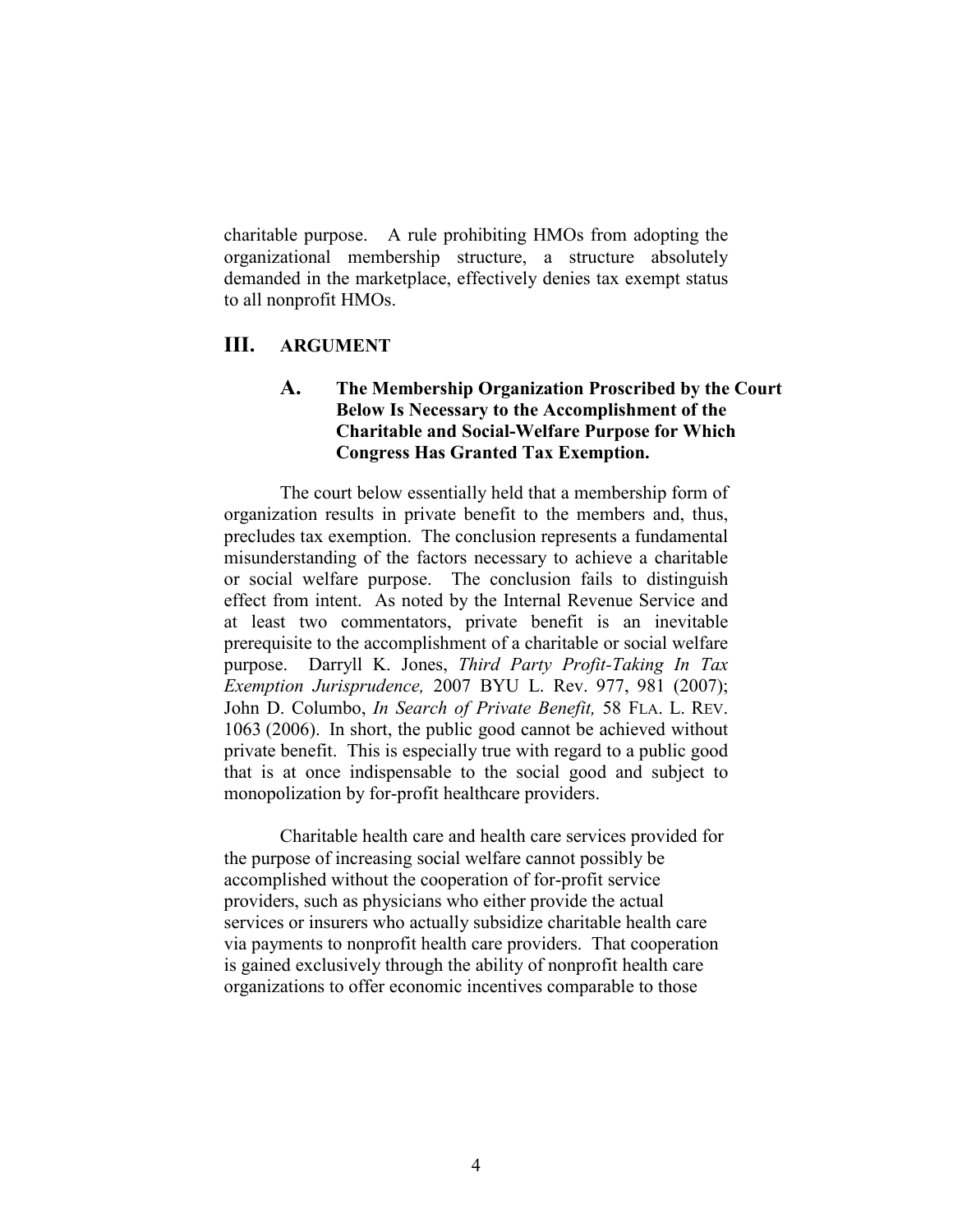available from for-profit health care providers. As noted above, for-profit HMOs utilize a membership base to deliver larger patient volume to practitioners and negotiate lower fees payable by insurers. Through this process, investors in the for-profit HMOs achieve a return on their investment. Nonprofit health care organizations rely upon the same service providers and third party payers to extend those vital health care services to the poor and to encourage the search for new cures. Thus, nonprofit health care organizations must necessarily offer incentives similar to those available from for-profit health care organizations. Doing so is not indicative of intent to enrich private individuals but rather is necessary to harness market resources for the public good in a manner suitable for tax exemption.

#### <span id="page-8-0"></span>**B. Precluding Tax Exemption Because of an HMO's Membership Structure Effectively Repeals Tax Exemption Granted by Congress and Prevents All HMOs from Operating Charitably.**

For the reasons explained above, a judicially imposed rule precluding tax exemption for HMOs because of their invariable membership structure would effectively preclude tax exemption where Congress has explicitly granted tax exemption. As a doctrinal matter, this outcome is directly contrary to Congress' intent. Petitioner's Petition for Writ of Certiorari, at page 15, adequately states the proposition:

In 1986, Congress reviewed the tax-exempt status of health care companies in light of changes in the health care marketplace, particularly the increase in competitive, forprofit health insurers. As part of the Tax Reform Act of 1986, Pub. L. No. 99-514, 100 Stat. 2085, Congress adopted what is now Code section 501(m). This section denies a tax exemption under  $501(c)(3)$  and  $501(c)(4)$  to organizations that offer "commercial-type insurance."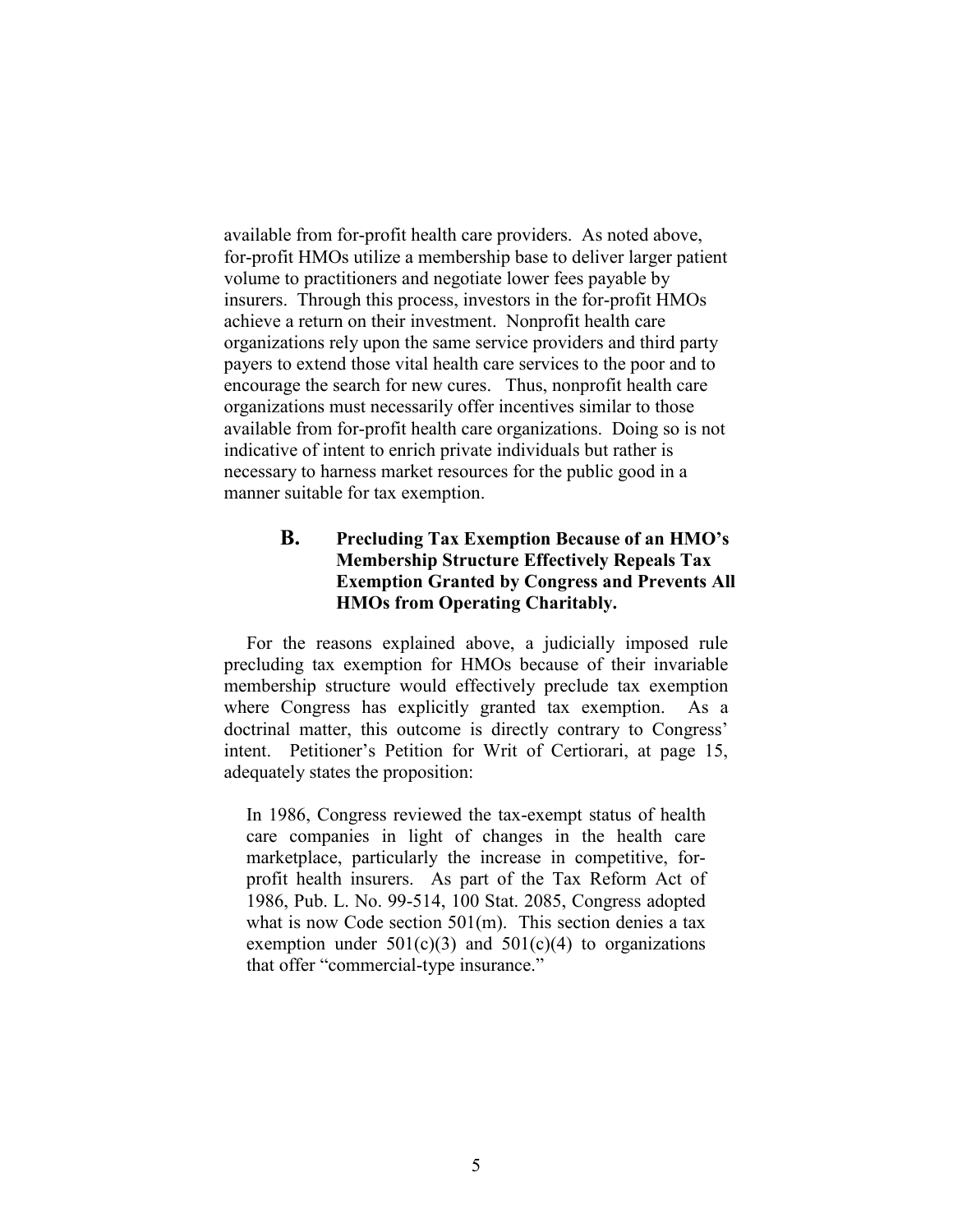At the same time that it revoked tax exemptions for providers of "commercial-type insurance," however, Congress expressly retained the existing tax-exempt status for nonprofit HMOs, including HMOs offering supplemental services such as vision or dental plans. Section 501(m)(3)(B) thus provides that "commercial-type insurances should *not* include "incidental health insurance provided by a health maintenance organization of a kind customarily provided by such organizations."

Petitioner's brief continues by correctly explaining that Congress later confirmed that it intends to allow the availability of tax exempt status for organizations that "operate in the same manner as a health maintenance organization." As noted above, the membership form of organization is the single defining characteristic of HMOs. Thus, the conclusion is inescapable that Congress explicitly intended to make tax exemption available to organizations that have members in an effort to increase the amount of health care services in the marketplace without limiting those services solely to those who are able to afford such services.

By contrast, the court below relied exclusively on the very characteristic defining HMOs as the basis for precluding those organizations from tax exempt status. Should its analysis prevail, the court below will have effectively overruled Congress' judgment that a membership organization is no bar to tax exempt status. Indeed, as explained above and as recognized by the market itself, utilizing a membership structure is essential to offering healthcare services whether on a for-profit or a nonprofit tax-exempt basis.

#### <span id="page-9-0"></span>**IV. CONCLUSION**

Petitioner, and other amici curiae have convincingly set forth the legal basis that compels review of the opinion of the court below. The broader purpose of this brief is to place the opinion of